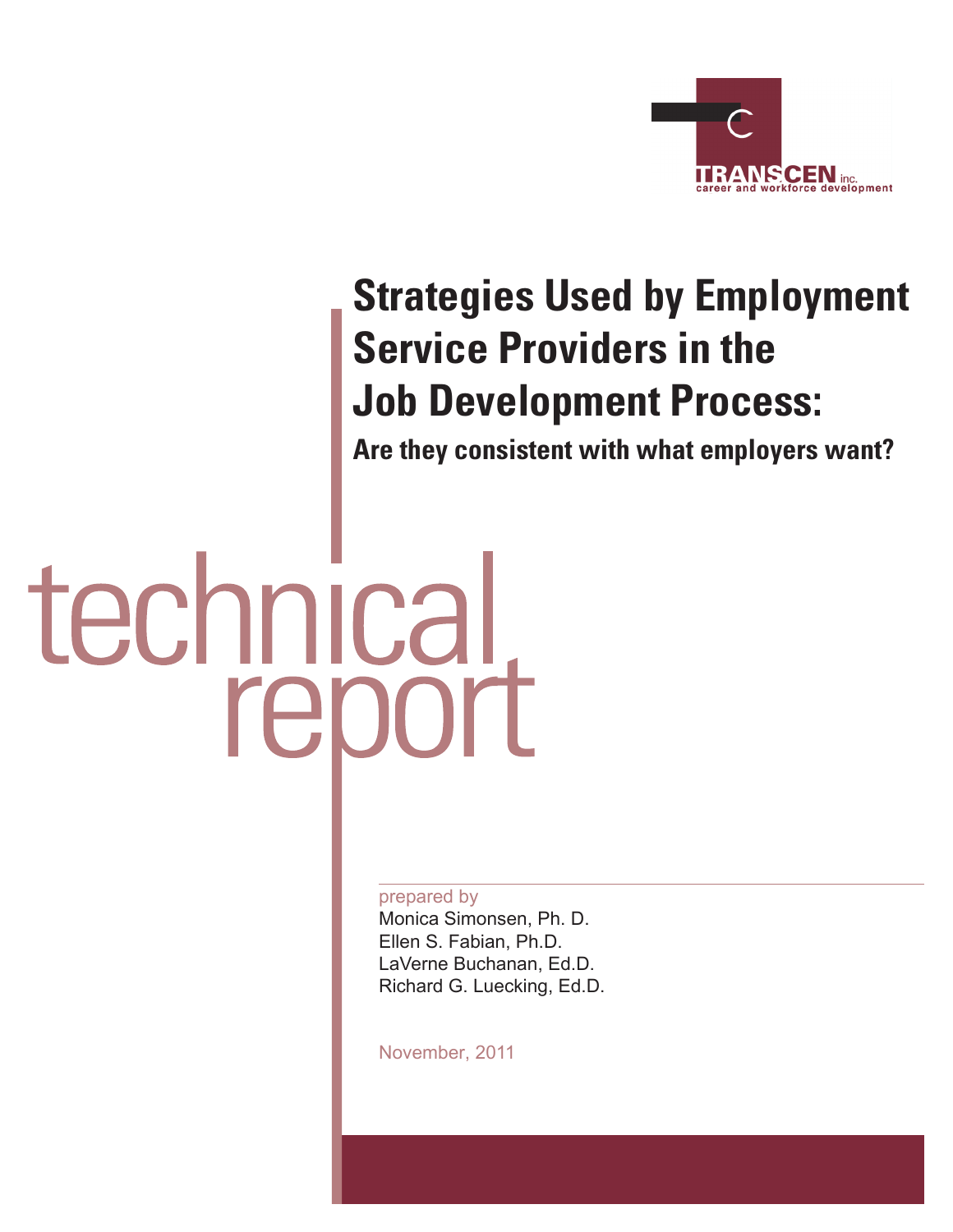This technical report is published as part of the New Jersey DiscoverAbility project, a Comprehensive Employment Services Medicaid Infrastructure Grant funded by the U.S. Department of Health and Human Services, Centers for Medicare and Medicaid Services to the New Jersey Department of Human Services and its management partner the John J. Heldrich Center for Workforce Development at Rutgers, The State University of New Jersey. Information about the NJ DiscoverAbility Project can be found at: www.discoverabilitynj.org.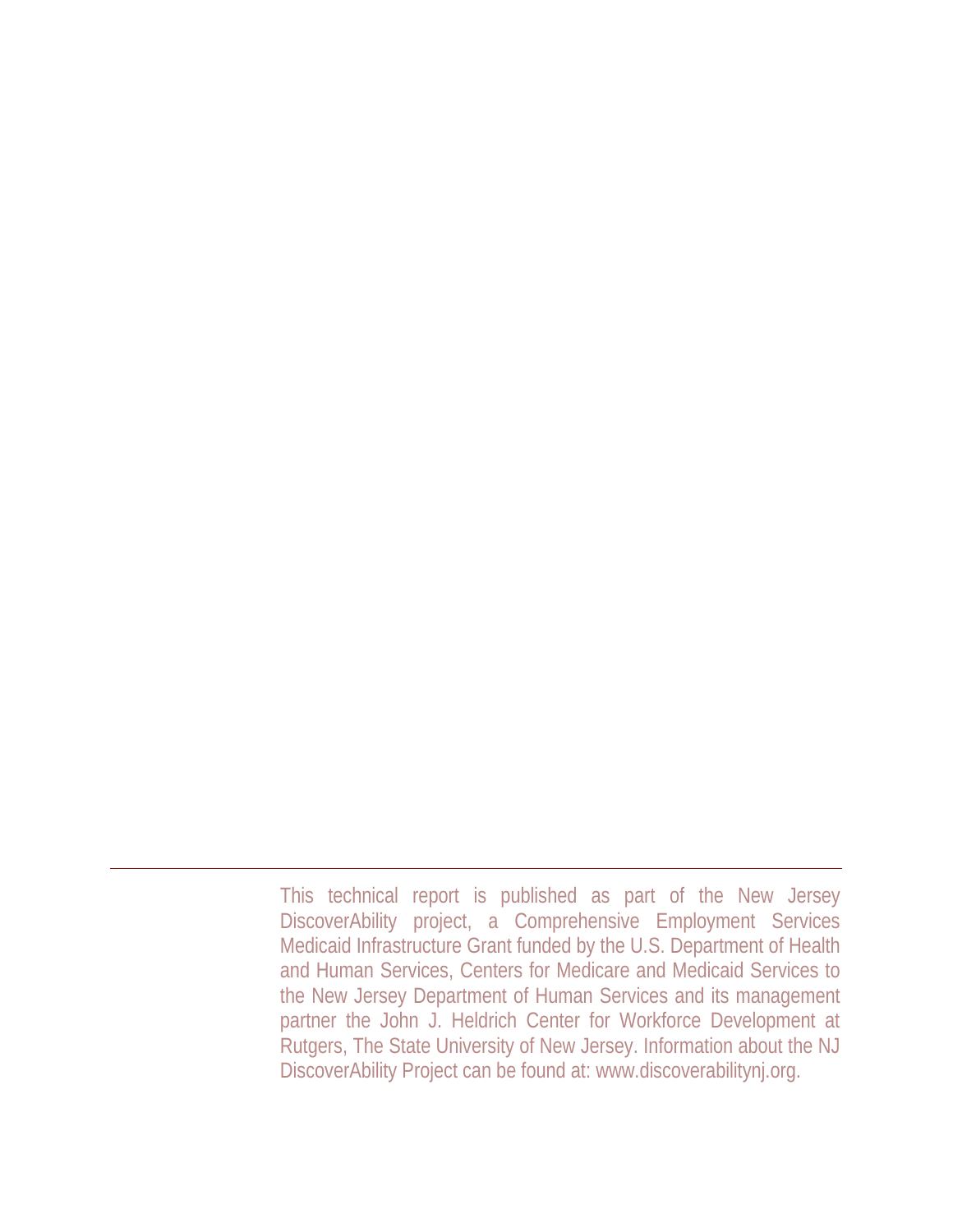# **Introduction**

Historically, the role of job developers employed in the state/federal vocational rehabilitation program and the larger network of community-based rehabilitation programs has been to identify and secure paid employment for individuals with disabilities, particularly those with significant disabilities. Past strategies have included a "carrot and stick" approach, where the carrots are tax incentives and other benefits to employers for hiring people with disabilities, and the stick being compliance with the mandates of the Americans with Disabilities Act (ADA) (Luecking, 2008). More recently, several authors have recommended that job developers adopt a broader marketing approach to their activities in terms of creating demand for the jobseekers they represent by demonstrating their value to the business by using relationship marketing approaches, and emphasizing the mutual benefits of their partnerships (Gilbride & Stensrud, 1999; Luecking, Fabian & Tilson, 2004; Luecking, Cuozzo, & Buchanan, 2006). In the challenging job market of the last couple of years, it is now more important than ever for job developers to be aware of and apply the most effective strategies in their efforts to assist job seekers to secure and maintain jobs.

While there is a growing body of literature generally describing various approaches to job development, there is very little empirical literature reporting on the actual strategies used by job development professionals in their practice. The few available have been limited either by sample size (e.g., Whitley, Kostick & Bush, 2010), focus on one particular consumer group (e.g., mental illness), and/or lack validation of the results in terms of connecting what people say they do to what actually occurs, and then comparing these outcomes to what employers want (e.g., Henry & Lucca, 2004; Blitz & Mechanic, 2006; Whitley et al., 2010). Only one study conducted over 15 years ago (Fabian, Luecking, & Tilson, 1995) compared the responses of job development professionals regarding their views of their most effective strategies to those of employers, finding wide disparities in terms of approaches employers find most persuasive compared to what job developers actually do.

The purposes of this *Technical Report* are to: a) describe the results of our study of job development/placement professionals' strategies in the employment process; b) compare these results to employer perceptions of the employment process from recent literature; and c) identify implications for job development/placement practice based on this comparison.

# **What Job Developers Say about the Employment Process**

## **Methods**

To identify the strategies used by Employment Services Providers (ESPs), or job developers, we conducted six two-hour focus groups, with 48 experienced ESPs across the states of New Jersey  $(n=22)$  and Maryland  $(n=26)$ . The participants, recruited through snowball sampling, worked for non-profit and vocational rehabilitation agencies representing a diverse group of consumers with disabilities. They had been involved in job development for an average of 8.4 years at the time of the focus groups. Using a semi-structured interview guide, the participants were asked to describe their preferred strategies, the strategies they found most effective, and to share examples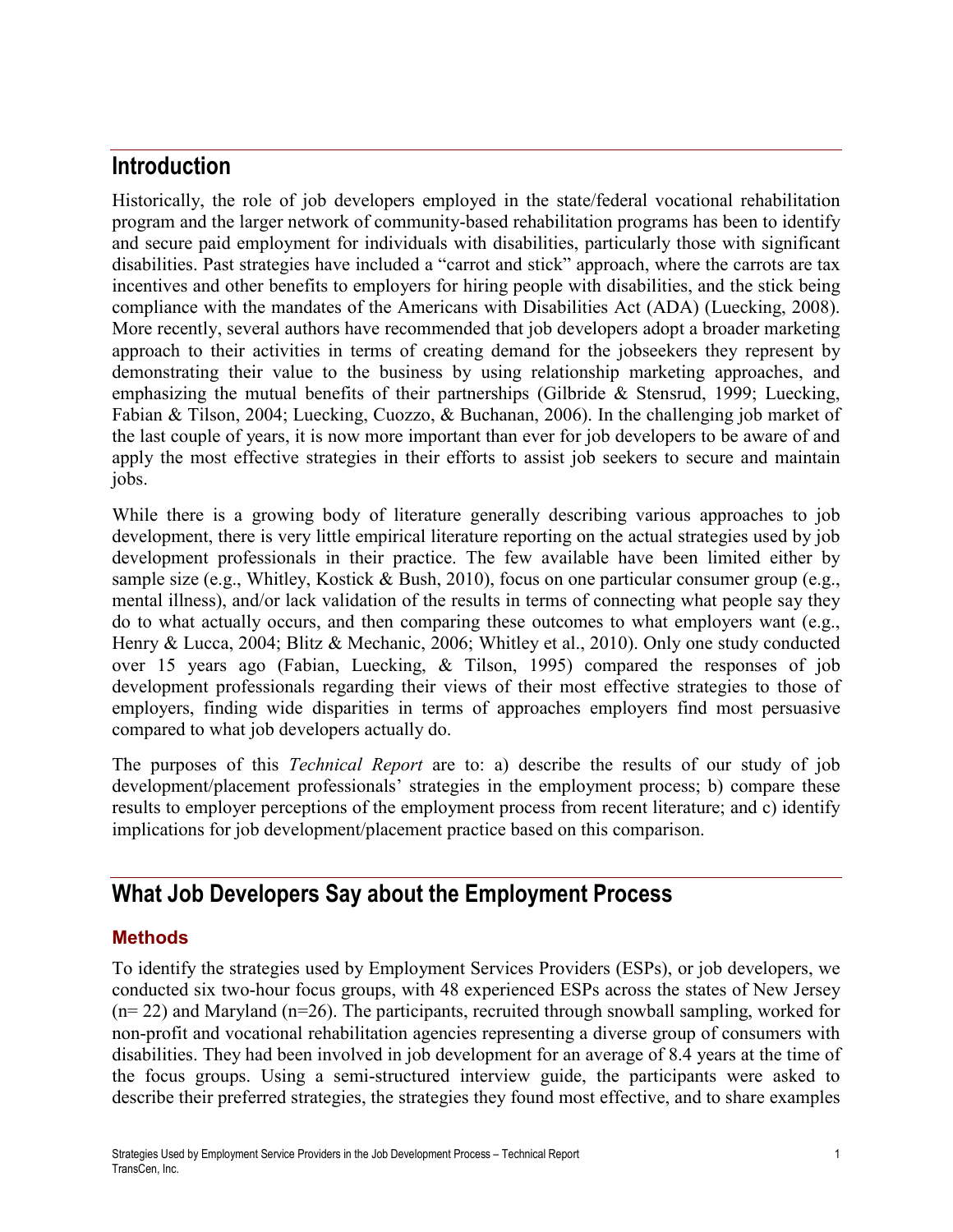of success. The facilitator prompted the participants to elaborate on their responses. The sessions were audio recorded and transcribed by trained graduate students. The transcripts were loaded into the qualitative analysis software NVivo. The authors used an iterative process of coding and recoding to identify the specific strategies used by the participants.

The final step in our analysis was to categorize the practices elicited from the focus groups into sequential "phases" of the job development/placement process: a) Pre-Employment, b) Job Placement/Hiring, and c) Post-Placement. In addition, our sample of ESPs placed considerable emphasis on a category we named "Establishing and Maintaining Relationships with Employers" which cut across all of the phases of the employment process. This categorization allowed us to compare the results of our sample to similar phases of the employment process cited in studies of employers: a) Recruiting, b) Hiring, and c) Advancing (*see Figure 1*).

# **Figure 1.**

| <b>Job Developers</b>                    |  | <b>Employers</b> |  |
|------------------------------------------|--|------------------|--|
| Developing and Maintaining Relationships |  |                  |  |
| Pre-Employment                           |  | Recruiting       |  |
| Job Placement/Hiring                     |  | Hiring           |  |
| Post-Placement                           |  | Advancing        |  |

# **Focus Group Findings**

This section describes the strategies identified by the ESPs in our sample across the phases of the job development/placement process. *Table 1* illustrates the most frequently identified strategies derived from the analyses of the focus group transcripts. The next section elaborates on these strategies, providing illustrative quotations drawn from focus group responses.

## Developing and Maintaining Relationships

Many of the strategies that we categorized in this area consisted of identifying local businesses through various events, such as attending Chamber of Commerce meetings or hosting open houses for employers, and then sustaining these connections through, for example, employer recognition events. Job developers described numerous incidences of successful placements that occurred, they felt, as a result of a strong personal relationship established with a local business.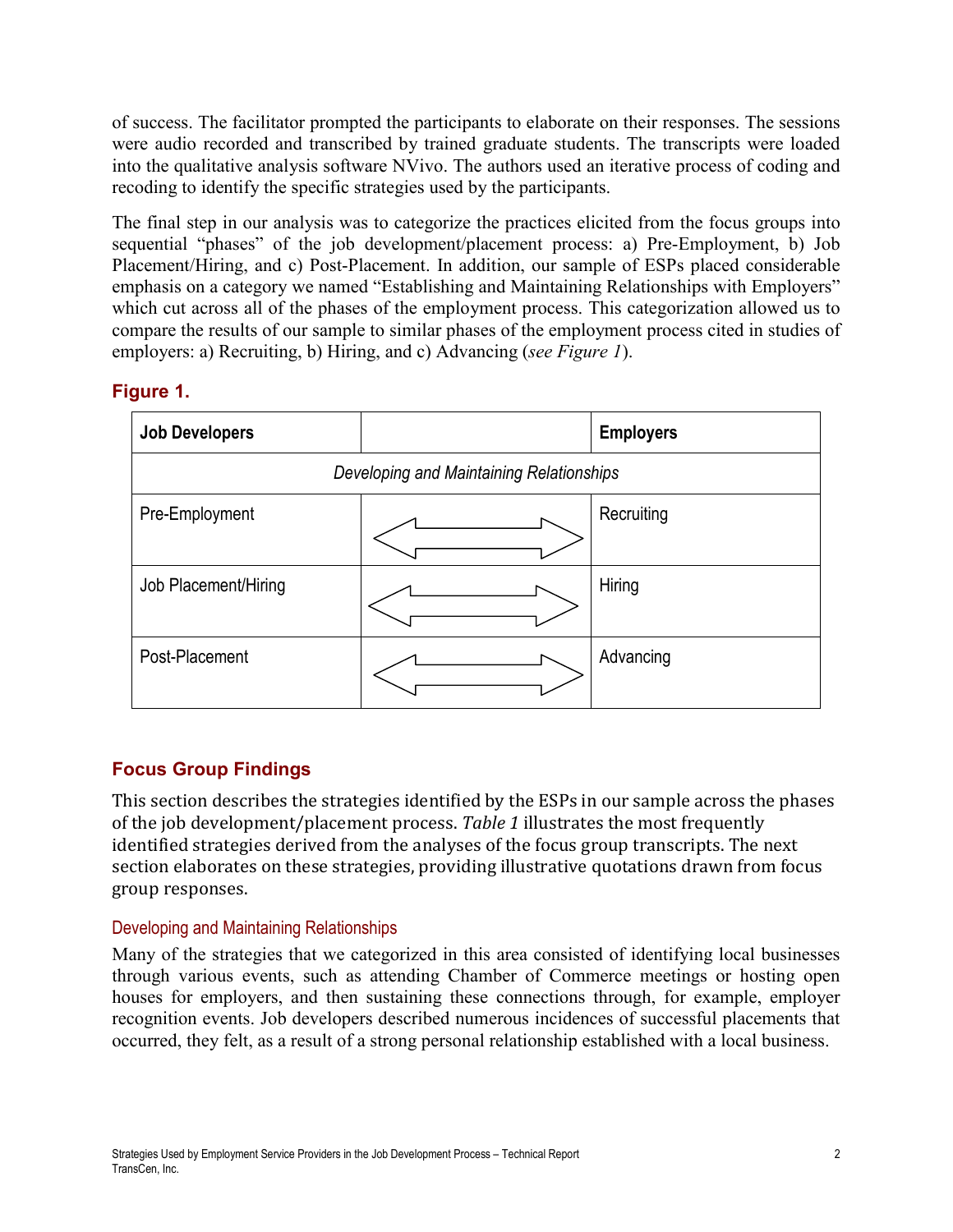# **Table 1. Summary of Strategies Used by ESPs in our Sample**

# **Developing and Maintaining Relationships**

## **ESPs:**

- Participate in business networks (i.e. Chamber of Commerce)
- Host employer open houses
- Organize employer recognition events
- Maintain electronic database to track employer contacts
- Send thank-you cards and holiday cards
- Maintain contacts with employers after job has ended

| <b>Pre-Employment</b>                                                                                                                                                                                                                                                                                                                                                                                                                                                                                                                  | <b>Job Placement</b>                                                                                                                                                                                                                                                                                                                                                                                                                                                                                                                                                                                                                                                                                                                                                                                                                                                               | <b>Post-Placement</b>                                                                                                                                                                                          |
|----------------------------------------------------------------------------------------------------------------------------------------------------------------------------------------------------------------------------------------------------------------------------------------------------------------------------------------------------------------------------------------------------------------------------------------------------------------------------------------------------------------------------------------|------------------------------------------------------------------------------------------------------------------------------------------------------------------------------------------------------------------------------------------------------------------------------------------------------------------------------------------------------------------------------------------------------------------------------------------------------------------------------------------------------------------------------------------------------------------------------------------------------------------------------------------------------------------------------------------------------------------------------------------------------------------------------------------------------------------------------------------------------------------------------------|----------------------------------------------------------------------------------------------------------------------------------------------------------------------------------------------------------------|
| ESPs:<br>Patronize local businesses<br>$\bullet$<br>Network with former<br>$\bullet$<br>employees<br>Network with colleagues<br>$\bullet$<br>(including other agencies)<br>Research the company and<br>$\bullet$                                                                                                                                                                                                                                                                                                                       | ESPs:<br>Observe the workplace<br>environment; Look for<br>positive office culture and<br>diversity<br>Conduct cold calls; timed<br>$\bullet$<br>appropriately to meet with                                                                                                                                                                                                                                                                                                                                                                                                                                                                                                                                                                                                                                                                                                        | <b>ESPs:</b><br>Follow-up/assist with job<br>coaching<br>Remain accessible and available<br>$\bullet$<br>Facilitate natural supports<br>$\bullet$<br>Assist with job termination (if<br>$\bullet$<br>required) |
| conduct informational<br>interviews<br>Identify shared<br>$\bullet$<br>interests/develop personal<br>connections<br>Try to meet with CEO or<br>$\bullet$<br>other key personnel (i.e.<br>hiring manager, HR staff)<br>Learn and use business<br>$\bullet$<br>language<br>Sell the benefits of hiring<br>$\bullet$<br>people with disabilities<br>Suggest variety of work<br>$\bullet$<br>experience options (i.e. part-<br>time, shared job, internships)<br>Provide information on tax<br>$\bullet$<br>credits & financial incentives | employers and key personnel<br>Persist in contacting<br>$\bullet$<br>businesses; wait for staff<br>turnovers<br>Take a personal approach to<br>$\bullet$<br>employers (ex: complimenting<br>someone on their appearance;<br>search for personal<br>commonalities)<br>Emphasize employee's<br>$\bullet$<br>support network<br>Address employer's disability-<br>$\bullet$<br>related concerns and need for<br>disclosure<br>Assist with accommodations<br>$\bullet$<br>Present a solution to an<br>$\bullet$<br>identified business need (ex:<br>high turnover)<br>Prepare employer for job<br>$\bullet$<br>coaches' role<br>Job develop for generic vs.<br>$\bullet$<br>specific jobs<br>Provide testimonials<br>$\bullet$<br>Sell agency & services<br>$\bullet$<br>Sell person with disability<br>$\bullet$<br>Look for new businesses<br>$\bullet$<br>Look for small businesses | Provide ongoing support for<br>$\bullet$<br>identifying workplace<br>accommodations and supports<br>Problem solve around employee<br>$\bullet$<br>performance problems                                         |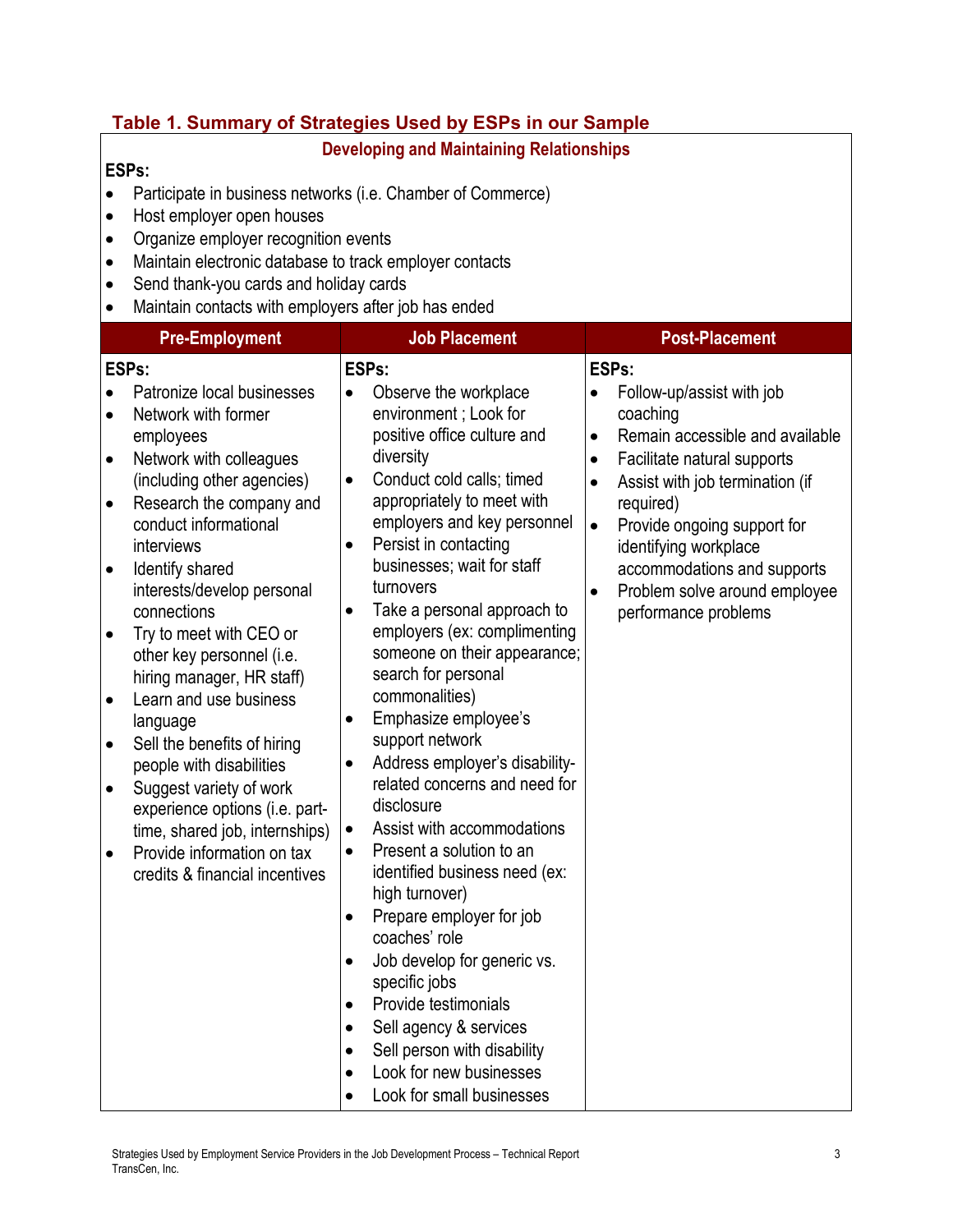At times, these personal relationships resulted from initial contacts designed to "educate" local employers about their services, or about disability in general. For the most part, job developers emphasized the interpersonal aspects of their relationships with businesses, such as maintaining constant communication, sending personal notes or holiday cards.

*"You look at someone's desk, maybe they have a photo on their desk. You look for something you may have in common, and highlight those things. As we all said, it's relationships – it's any person that you can build a relationship with."*

*"I also start by developing relationships with employers. This is part of what I see as educating the employer. I give them information about working with agencies to get jobs for individuals with disabilities. It's an education process and also to develop the rapport and to get the employer to maintain that relationship for a long time."*

#### Pre-employment (Recruiting)

When talking about activities prior to negotiating for a hire, the ESPs tended to focus on how they identify local employers and establish a rapport with them through network development (their own, their agencies', and the job seekers'). When identifying potential jobs or opportunities, employment specialists rely on businesses that previously hired their applicants, and those that appear to have a "diverse" work environment based largely on their personal observations. These job developers pointed to the importance of patronizing community businesses and particularly the importance of developing a personal relationship with an individual who has the authority to hire. They conduct informational interviews in order to learn more about a business and its hiring practices. The ESPs in this sample also emphasized activities in which they engage to prepare the job seekers for work (e.g. resume development, practice interviewing skills, address social/communication skill needs).

*"I think you have to master a lot. For example, I had a client who wanted to be a truck driver and that is a whole different area. I had to educate myself and understand all the different ways that this truck works and all these different things that I would never imagine knowing anything about. I had to become accustomed to their language."*

*"One of the things that I think are looked for [in potential employers] is diversity – if they have a diverse staff they are often open to listen to what you have to present."*

*"Back to strategies, I ask about the position, I let them know who I am. I try to ensure the employers that I won't give them anyone that will cause them any problems. I give them my phone number, I let them know that I'll treat them like a friend; they can call me anytime if there's a problem. I interact with them, so they began to like me. I've had a couple of bad experiences but the person was still willing to accept someone else that I recommend and I think that has a lot to do with me."*

#### Job placement (Hiring)

Many ESPs emphasized the importance of identifying key business personnel who serve as "gatekeepers" to employment (e.g. secretaries) and developing a personal rapport with them. The job developers also noted the importance of matching an individual's skills to the demands of a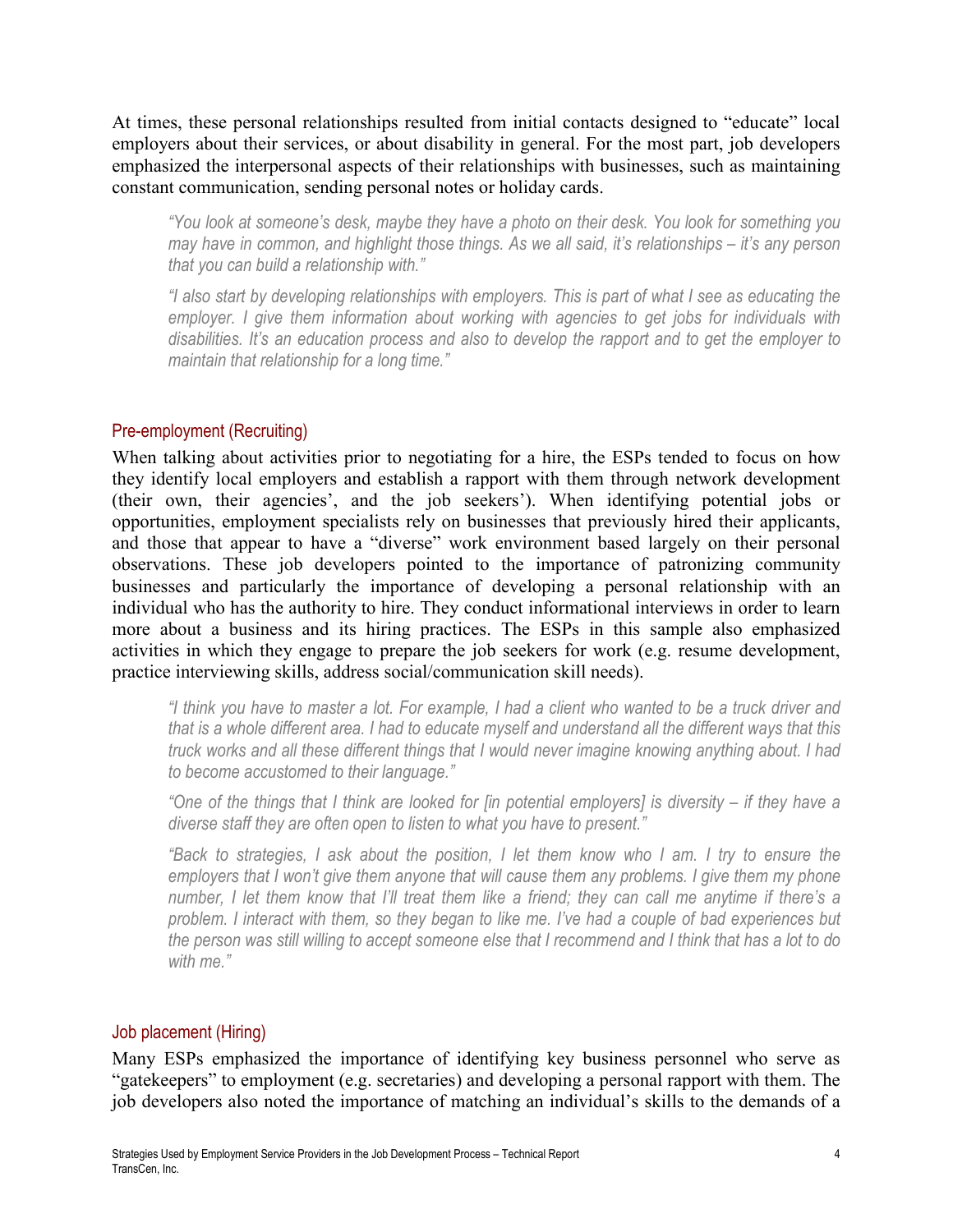job as an essential aspect of job placement. Several mentioned that job placement required "selling a person with a disability" by addressing how well the applicant could manage the job demands, or "selling" the services of their agencies to employers ("pre-screened applicants"). Other frequently mentioned strategies included addressing disability-related concerns including assisting with accommodations and supervision of the applicant, as well as gathering and using "testimonials" from other business leaders in the community regarding the value of their agency services. A few mentioned using tax credits as a hiring incentive.

*"I try to let them know I am on their side, I understand their problems and I may have solution for the problems to solve the problems."*

*"One thing that has helped me is that every time we have a successful placement, we get the testimony from the employer. That testimony from one employer to another is greater than anything that I can say. We can ask them to write something. We even have the technology to record their testimony on a cell phone."*

*"I believe that it's critical to have a really good job-match – you know your clients, you know what their strengths are, you know what their abilities are and know what their desires for work are. You also know the sites that you work with. You should conduct a job analysis to assess the site to see if that matches the consumer. So that is the key to success."*

#### Post-placement (Advancement)

This phase involves follow-up strategies to sustain the job and maintain relationships with the business. Many of the job developers indicated that maintaining relationships with employers was important whether or not the job was a success. Those job developers who represent employees who do not initially disclose a condition, described disclosure as an important aspect of job retention, particularly in relation to performance problems they might anticipate. Other job retention strategies included remaining available should problems develop, identifying on-going accommodation solutions, as well as recommending natural supports.

*"I usually encourage my individuals to disclose their disabilities to the employers, especially when we talk about seizure disorder. I even have the print out about how to do in case of a seizure."*

*"I think another way of being a successful job developer is being consistent with your employer in a sense that it's not just placing the consumer there – it's always keeping in touch and speaking with the employer, and getting feedback. Keeping that relationship, I think, is an important goal. For example I had a client that I needed to place in a job. He was having crashes on the job and the manager called me and said, 'Hey, he's having crashes' and I went out there and talked with the consumer to make sure this person is ok, and he went on with the job. His boss was very satisfied*  with that. What I'm trying to say is that having constant communication with the employer and *assuring them that you're going to support this person is really important."*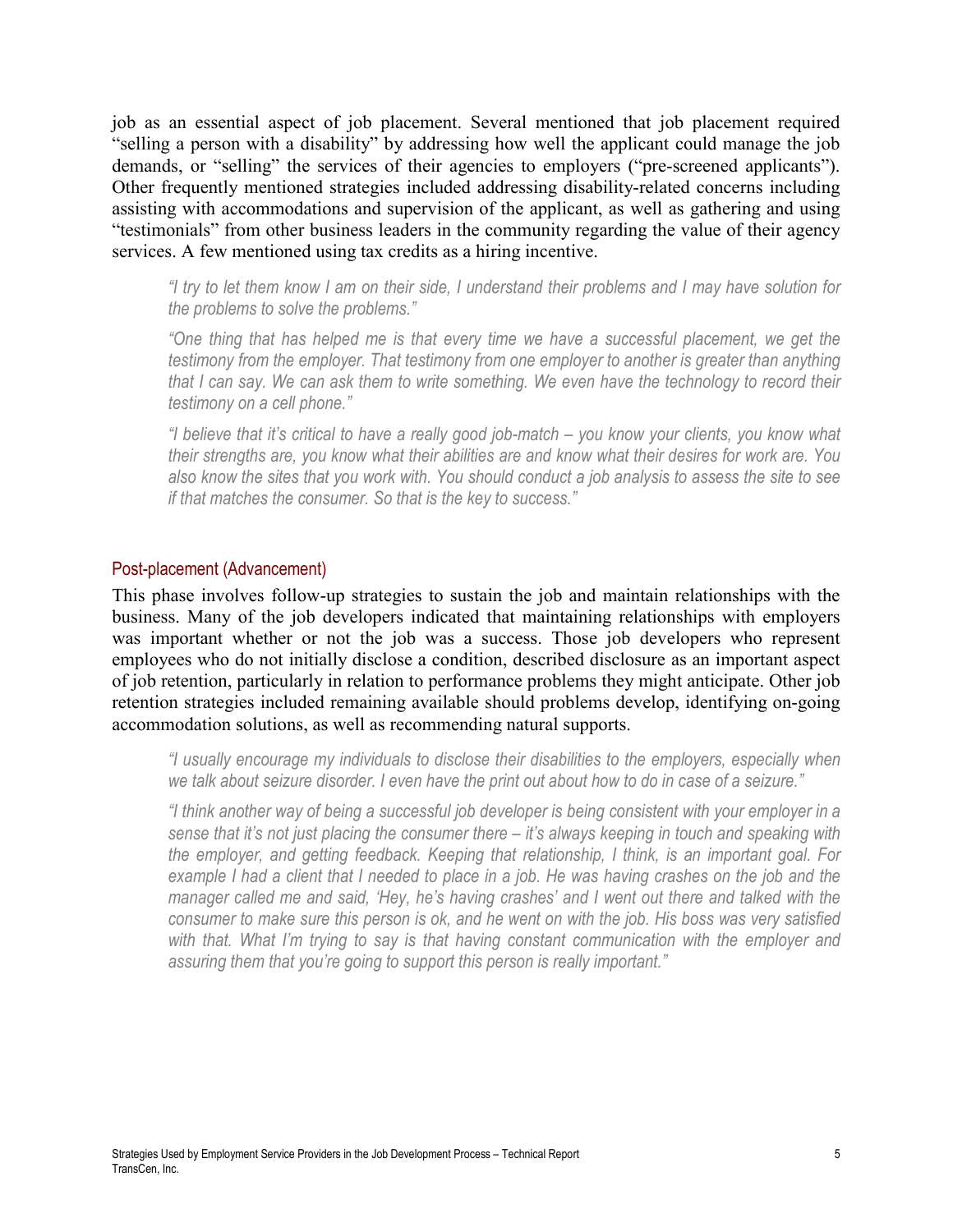# **What Employers want and what they value in the Job Development process**

The first part of this *Technical Report* focused on employment strategies that our sample of ESP frequently used and found most effective. In this section, we compare their responses to what businesses want and value in the employment process in order to see where there are commonalities and where there are differences.

#### **Methods**

We reviewed the current business literature to identify studies of employer perspectives on the employment process for people with disabilities and then identified three that were recent, consistent with our aim, and sufficiently detailed to provide us with good grounds for comparison. The first of these studies, and the one that has probably been most widely cited in the recent job development literature, was a survey conducted of a stratified national sample of U.S. businesses by the Office of Disability Employment Policy of the U.S. Department of Labor (Domzal, Houtenville & Sharma, 2008). This survey represented almost 2.5 million businesses across 12 industry sectors, such as education, health, technology, manufacturing and so on. The second study we used was a report on a series of focus groups conducted with 40 employers representing a variety of industries (including government and private) across four states in Australia that was designed to elicit feedback regarding their views of the employment process for people with disabilities, and their recommendations for improving it (Waterhouse, Kimberly, Jonas & Glover, 2010). This qualitative study added depth and perspective to the survey responses from the businesses participating in the ODEP survey. Although the study occurred in Australia, the focus group sessions were designed to elicit feedback to the ODEP study described above, supporting the relevance of these employer perspectives to those of businesses in the United States. These studies were the two main sources for drawing our comparisons to our job development sample. The third source, used less frequently, was also a series of focus groups of several Chicago-area businesses conducted by DePaul University (Hernandez & McDonald, 2007) with the focus on employer perceptions of the benefits and costs of hiring and retaining workers with disabilities. This study also provided some depth and illustration of concepts and findings consistent with the ODEP survey responses.

## **Findings**

*Table 2* presents a summary of the employer responses from each of these three sources combined and categorized according to the three sequential phases of the employment process: Recruiting, Hiring and Advancing. We added, as we did in *Table 1*, an over-arching thematic focus, Developing and Maintaining Relationships, because several of the employer responses, similar to those of the employment service providers, emphasized the importance of developing and maintaining relationships across all three of the phases.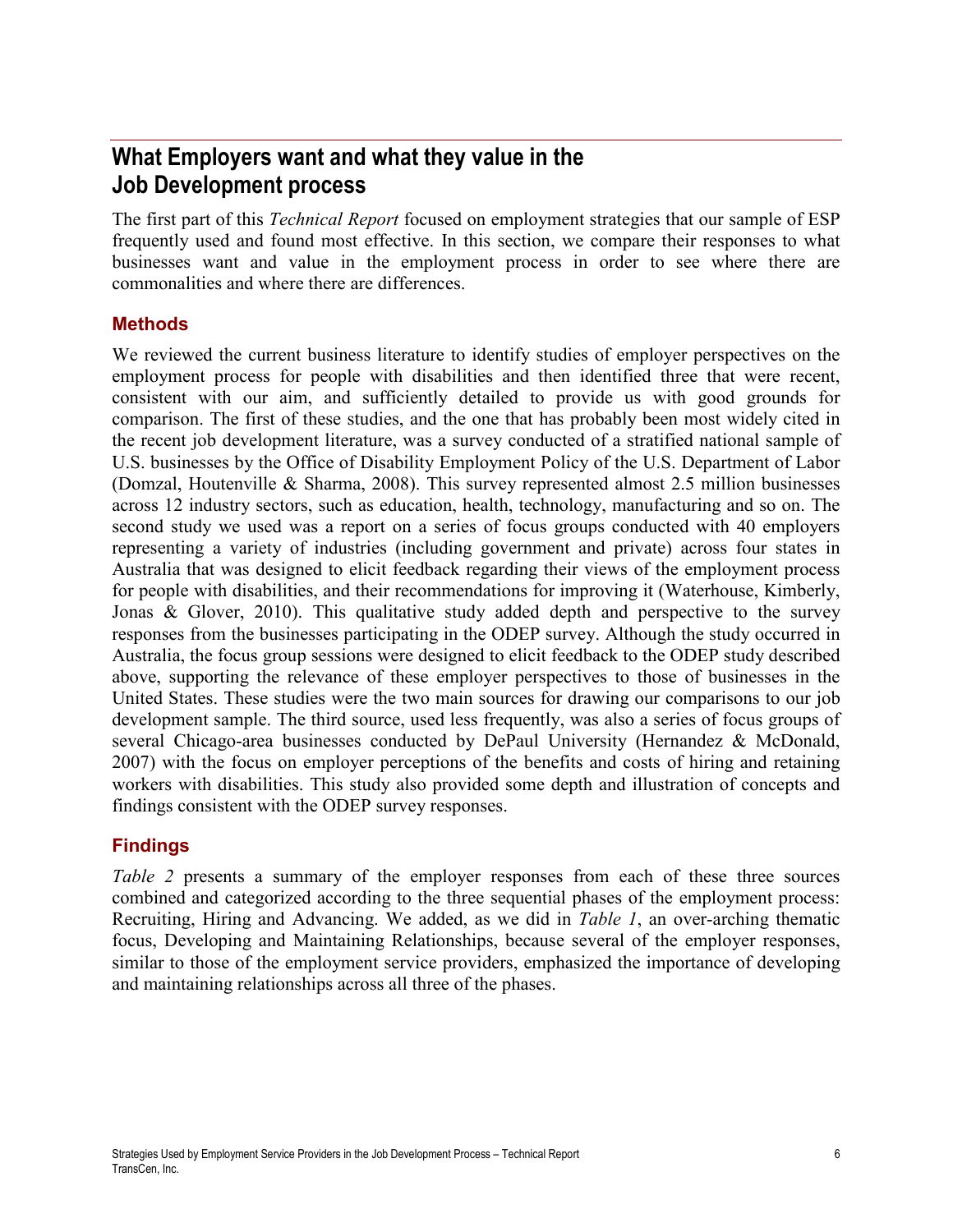# **Table 2. Employer Perspectives on the Employment Process**

## **Developing and Maintaining Relationships**

#### **Employers want:**

- Information/clarity about scope of agencies' services, supports
- Information on the benefits to the business' bottom line
- Attract broader customer base
- Meet the needs of growing global and diverse markets
- Recognition as being socially responsible
- Education, preparation and training (informal learning) that is timely with focus on real workplace activities
- Access to experts and trusted, credible sources of information/data related to disability employment (i.e. cost of accommodations, the laws/equal opportunities, tax incentives)

| <b>Recruiting</b>                                                                                                                                                                                                                                                                            | <b>Hiring</b>                                                                                                                                                                                                                                                                                                                                                                                                                                              | <b>Advancing</b>                                                                                                                                                                                                                                                                                                                     |
|----------------------------------------------------------------------------------------------------------------------------------------------------------------------------------------------------------------------------------------------------------------------------------------------|------------------------------------------------------------------------------------------------------------------------------------------------------------------------------------------------------------------------------------------------------------------------------------------------------------------------------------------------------------------------------------------------------------------------------------------------------------|--------------------------------------------------------------------------------------------------------------------------------------------------------------------------------------------------------------------------------------------------------------------------------------------------------------------------------------|
| <b>Employers value:</b>                                                                                                                                                                                                                                                                      | Employers value:                                                                                                                                                                                                                                                                                                                                                                                                                                           | <b>Employers value:</b>                                                                                                                                                                                                                                                                                                              |
| Attaining visible top<br>$\bullet$<br>management commitment<br>Demonstrating how applicants<br>$\bullet$<br>add value to the business<br>Using testimonials to document<br>$\bullet$<br>performance<br>Demonstrate how the applicant<br>$\bullet$<br>will adding value to the bottom<br>line | Evidence of applicant<br>$\bullet$<br>performance<br>Testimonials from other senior<br>$\bullet$<br>personnel regarding hiring issues<br>Employees with previous work<br>$\bullet$<br>experience<br>Disclosure information that is<br>$\bullet$<br>credible and linked to<br>accommodations and<br>performance<br>3rd Party assistance / support<br>(e.g., job accommodations,<br>customized solutions)<br>Hiring solutions, not hiring needs<br>$\bullet$ | Assistance with performance<br>$\bullet$<br>appraisals & assessments<br>Follow-up communication<br>$\bullet$<br>Coaching and support for<br>$\bullet$<br>supervisors<br>Reducing staff turnover<br>$\bullet$<br>Return on investment<br>$\bullet$<br>Information/resources on disability<br>$\bullet$<br>policies and accommodations |

The next section provides a narrative comparison between the strategies reported by the job developers in our sample to the practices that were valued by the employers in the previously cited employer studies. The findings are presented according to the phases of the employment process identified by employers: a) relationship building, b) recruiting, c) hiring, and d) postplacement.

#### Developing and Maintaining Relationships

A central theme emerging from the employer studies that we reviewed was that building relationships with businesses were based on two key elements: trust and credibility. Our job development sample mentioned the importance of trust in some of the illustrative quotations. Credibility - doing what you say you are going to do and doing it well - was implicit in some of their strategies, but it was not explicitly stated. It is clear from our review of the employer studies that trust and credibility form the basis for demonstrating how a job applicant, or the agency the job developer represents, adds value to the business. As employers participating in both of the focus group studies we reviewed indicated, building relationships with businesses means addressing the bottom line, that is, showing how working with a disability employment organization saves time or money, or improves business operations or products. In the ODEP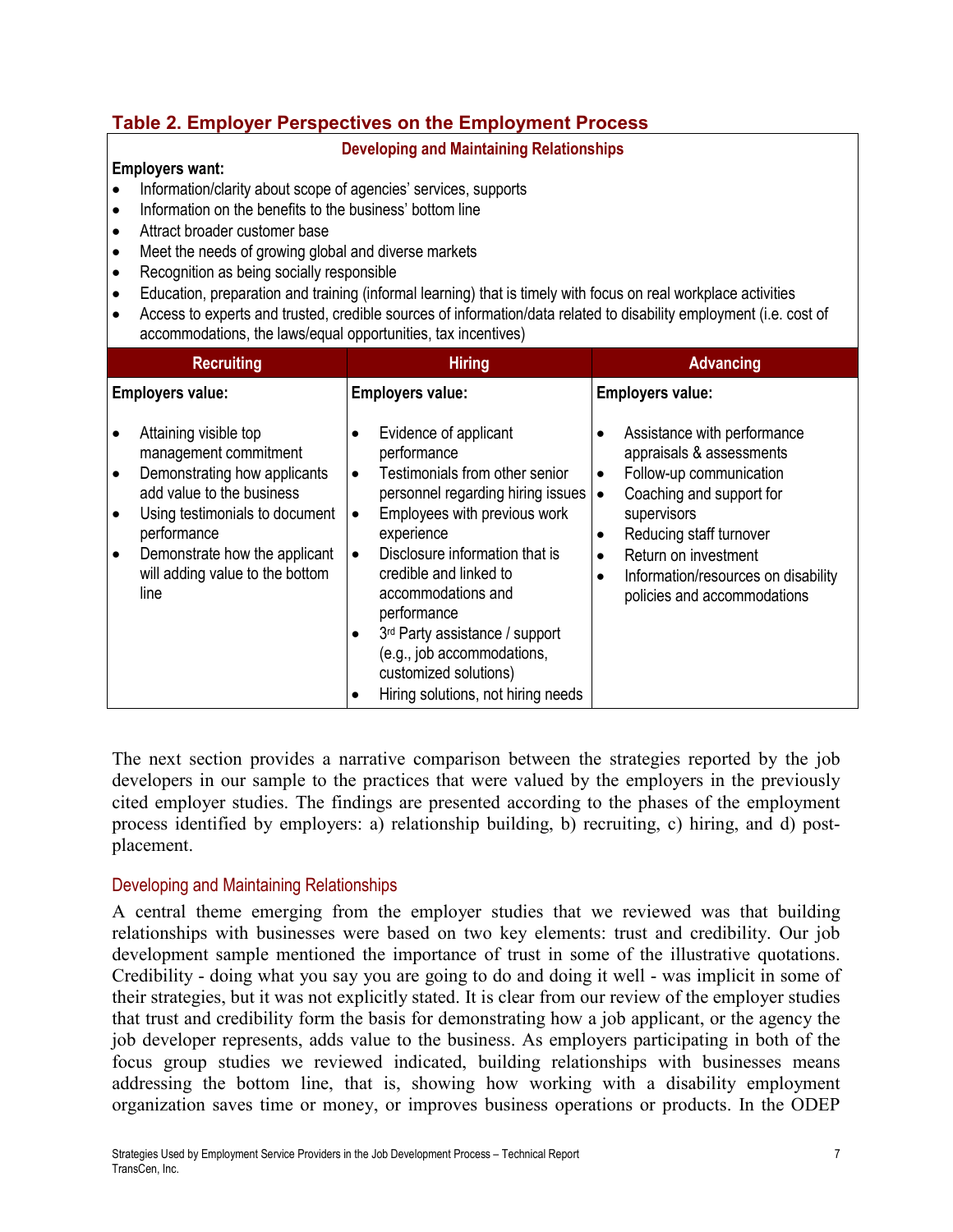study (Domzal et al., 2008), employers said that they wanted evidence of the potential value of a relationship, suggesting that ESPs quantify the Return on Investment benefits of the relationship. None of the job developers in our sample identified these fundamental attributes of a business relationship.

## **Recruiting**

According to the employers surveyed in the ODEP study (Domzal et al., 2008), as in the employer focus group studies we reviewed, the most persuasive recruitment strategy is demonstrating how the applicants represented by ESPs (or the ESP' services) address business' bottom line. In fact, more than 80% of the respondents to the survey endorsed this approach as the most valuable. Employers often point out that recruitment costs time and money (Waterhouse et al., 2010) –suggesting that ESPs can save employers time and money by presenting applicants who address a specific business need. Thus, a positive benefit/cost ratio is what drives the hiring process, rendering disability or disability stereotypes irrelevant (Hernandez & McDonald, 2007).

Our ESP sample did not directly identify recruitment strategies reflecting business' core needs and values. Instead, they emphasized, "using business language," but not specifying to what purpose. They talked about "identifying personal connections with employers" as a means of "getting in the door." Some in our ESP sample indicated that their recruitment strategies were based on either "selling the applicant with a disability" or "selling the idea of tax credits and other incentives." The former approach might work in an appeal to charity, but certainly not as a response to addressing a business bottom line need. In fact, the "selling disability" approach often results in a typical employer response noted in the ODEP study (Domzal et al., 2008): "we don't have any jobs that people with disabilities can do!" The same stereotype can result from job developers in our sample who suggested that a "good" recruitment strategy was to "suggest how applicants or candidates with disabilities could be accommodated through part-time or shared jobs, or through internships." These approaches focus on the applicant's needs, not those of the businesses.

Using tax incentives as a recruitment strategy was mentioned by the ODEP sample of employers as a potentially useful approach. However, primarily the largest companies identified it as a beneficial recruitment strategy (Domzal et al., 2008). As suggested in the employer focus group studies, small companies either are not interested, or find the effort involved in securing these incentives well beyond the value of the applicant to the business.

#### **Hiring**

Employers' hiring decisions are based on demand-side factors. Businesses need a reason to hire anyone, that is, show how the applicant saves time, money, or improves products or services. As employers in one study pointed out, "the decision to employ is essentially a business decision…the employer must be confident that the individual will generate more for the business than it costs to employ him or her. This is the fundamental equation" (Waterhouse et al., 2010). Further, many of the respondents in the ODEP survey (Domzal et al., 2008) prefer that the equation be quantified. While a few of the job developers in our sample suggested strategies that were consistent with this approach, such as "present a solution to an identified business need," the majority of their responses indicated that they viewed the hiring process from a supply side (the perspective of the individual with a disability) rather than from a demand side (the perspective of the business). Evidence of the former were strategies, such as "emphasize the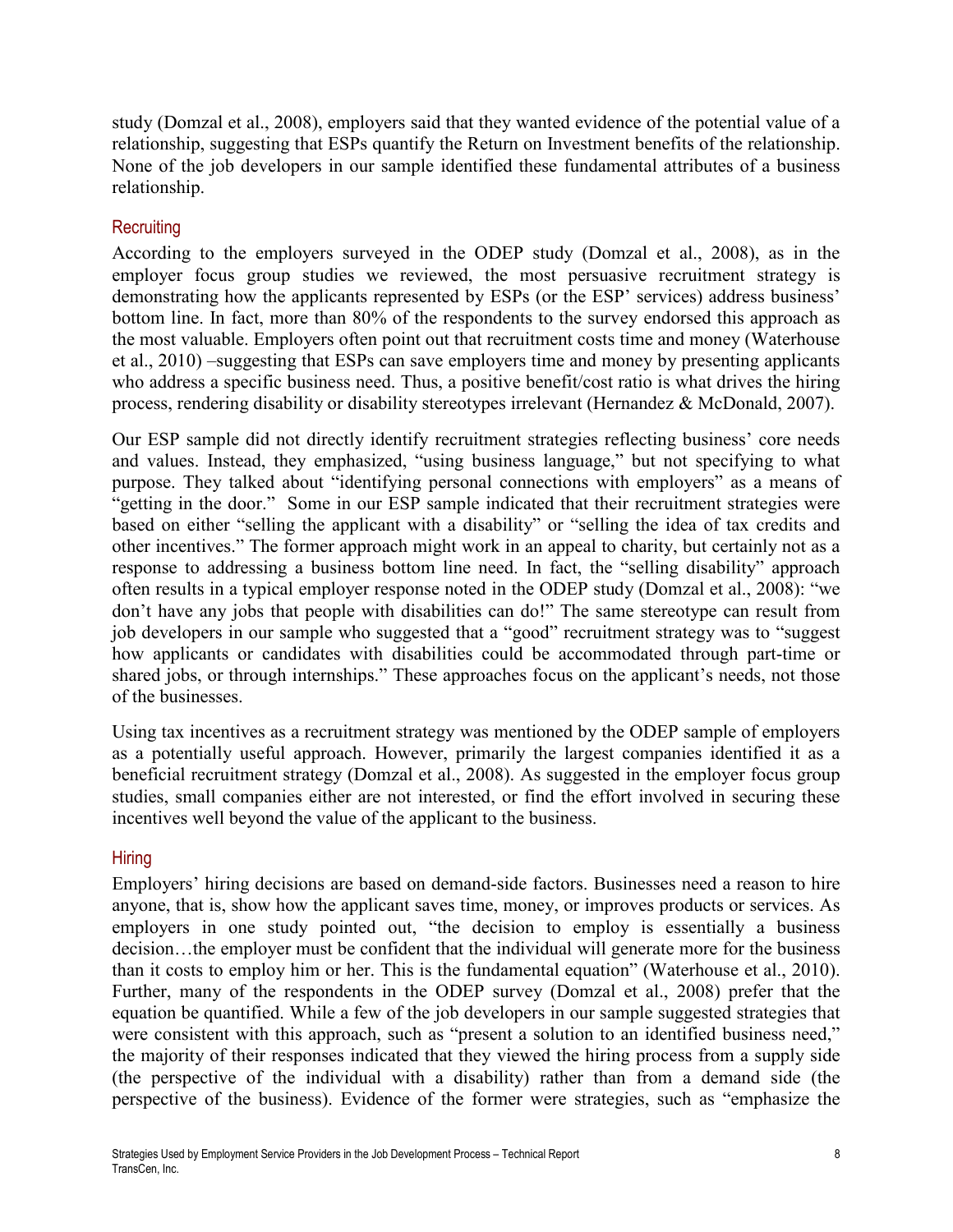employee's support network" and "look for a good match between consumer's skills and the job." Rather than trying to identify a job that may be a good fit for an individual applicant, employers in our studies want job developers to understand their business needs and to propose how an applicant presents a hiring solution to address them.

Another issue to address in hiring solutions is disclosure. Our job development sample grappled with what, when, and how much to tell regarding an individual's disability. Employers often emphasize the importance of not concealing an individual's disability or accommodation need, but framing it in terms how an accommodation enhances productivity or improves performance (Waterhouse, et al., 2010). This approach avoids, as one employer in the Waterhouse et al. study (2010) study stated, "promoting a special person for a special job," but instead emphasizes a "win-win" outcome.

## Career Advancement

Career advancement and job retention solutions are not often addressed in the job development literature, nor were they adequately addressed by our sample. But it is obviously an essential element of the employment process. Long-term employees add value to the company by reducing turnover costs, maintaining useful experience and expertise, avoiding costs of retraining new employees, and so on. Career advancement of employees with disabilities also has the potential to expand a business' customer base by suggesting new products or offering diverse approaches to delivering services (Domzal et al., 2008; Waterhouse et al., 2010). These issues directly address value added approaches to business and reflect maximizing return on investment. Job developers who promote retention and career advancement also maintain relationships with businesses and employers.

The job developers in our sample tended to view job retention strategies from a supply side (individual employee) rather than a demand side (adding value) approach. For example, strategies that identified for job retention included, "having constant communication" with the employer regarding the individual's performance, or "providing ongoing support" to the employee. While these may be important interventions, employers in our studies want to know how these services benefit them and maximize the employee's value to the business operation.

# **Conclusion and Implications**

The bottom line is the bottom line. Businesses view the employment process from a cost/benefit or value-added approach. Our comparison between the responses of the focus groups of job developers and the employer studies we reviewed underscores the disparities between what employers want and need and what employment service providers are doing. Unfortunately, these disparities are not that different from those identified in a comparison study of job developers' perceptions to those of employers conducted more than 15 years ago (Fabian, et al., 1995). While current literature in the field has stressed the importance of demand-side approaches to job development, and building effective relationships with businesses, our study shows there is still a long way to go.

The following implications address each of the disparities between what employment service providers in our study said they are doing, and what employers in the studies we reviewed said they prefer. The recommendations correspond to each of the phases of the employment process.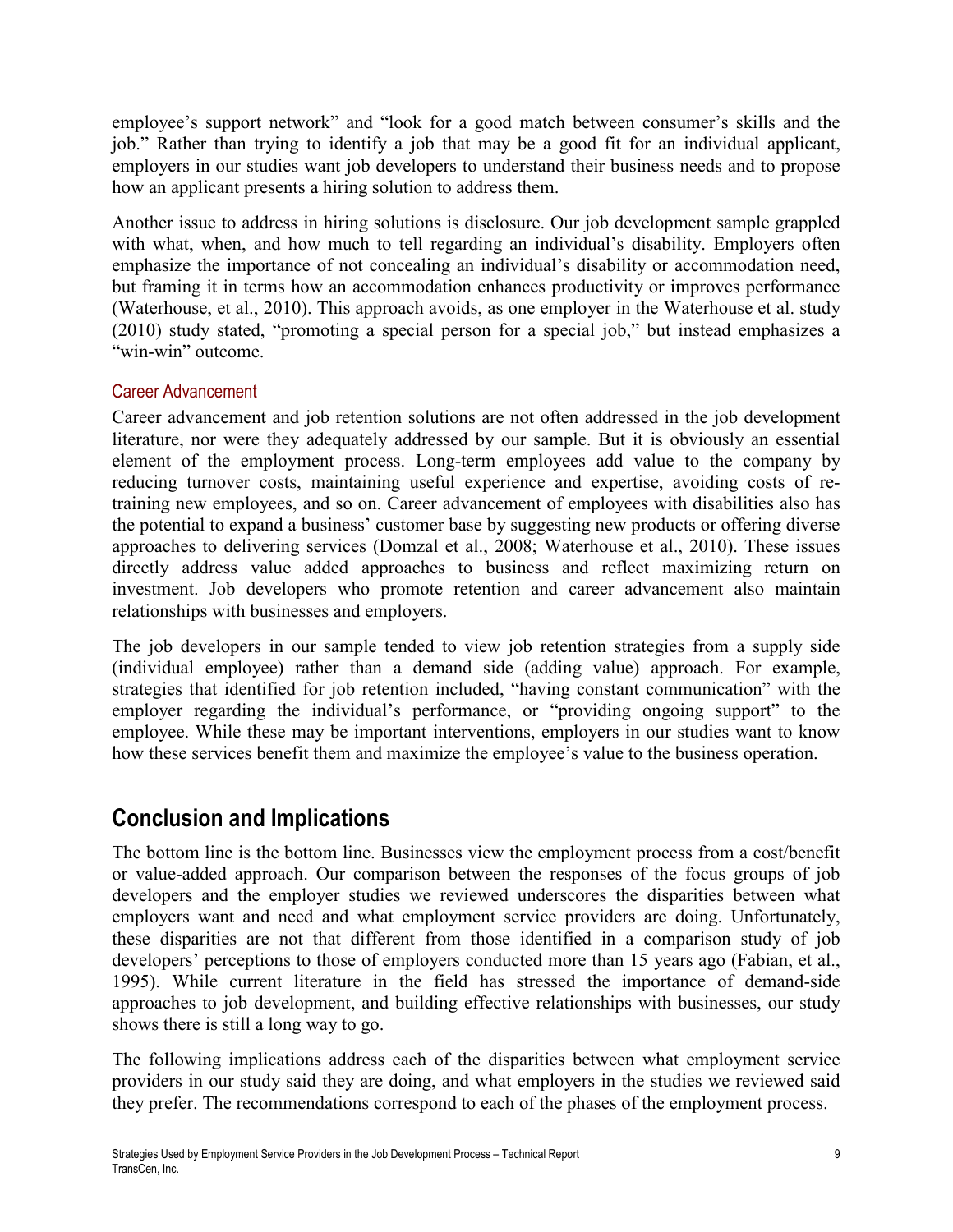#### **1. Relationship Building:**

Focus on Trust and Credibility. In order to develop and maintain strong relationships with employers, job developers need to establish trust and credibility. To do so, job developers need to identify the primary needs of their employer customers and present themselves as credible sources of information and hiring assistance. That is, job developers must do what they promise and offer useful information throughout the process. It is essential that job developers be aware of how their performance and that of the job seekers they represent will help build relationships, and understand that ongoing relationships are cemented when they add value to the business.

#### **2. Recruitment:**

Focus on Adding Value. Job developers must maximize and expand their relationships with employers and business to learn more about the specific needs of these businesses, rather than trying to "sell" the concept of hiring people with disabilities. Building strategic relationships can increase the visibility of the employment service provider as a valued recruitment resource with specific answers to business hiring needs.

#### **3. Hiring Solutions:**

Demand-side Interventions. Especially during one of the most serious business recessions in over half a century, job developers need to focus on stimulating demand, not "selling disability." Presenting applicants as a hiring solution to a business need enhances credibility, documents interest in the enterprise, and increases the respect employers have for job developers as 'trusted brokers'.

#### **4. Career Advancement:**

Maximizing Employee Benefits to the Business. Job retention and career advancement are important considerations in the employment process. These strategies reduce business costs, decrease turn-over, and even open doors to other applicants represented by job developers. Job developers who understand that post-placement service to employers is an element of "customer service" will solidify relationships in the long run. In the short run, this type of attentiveness enables the job developers to be consultants to employers in the job retention and job advancement process.

We recognize that the focus group participant selection and the size of the sample of job developers who participated raise issues about the limitations of this study as well as the generalization of our findings to a broader or national sample of job developers. Nevertheless, our sample included seasoned job developers who can be presumed to have a wealth of experience that is representative of the general practice of job development with people with disabilities. Based on their responses and the available literature on employer hiring perspectives, we were able to compare their respective views and draw inferences about improving job development practice. We suggest further inquiry into the distinctions between supply side and demand side perspectives so that we can further identify and refine those activities that yield increased employment and career success for people with disabilities.